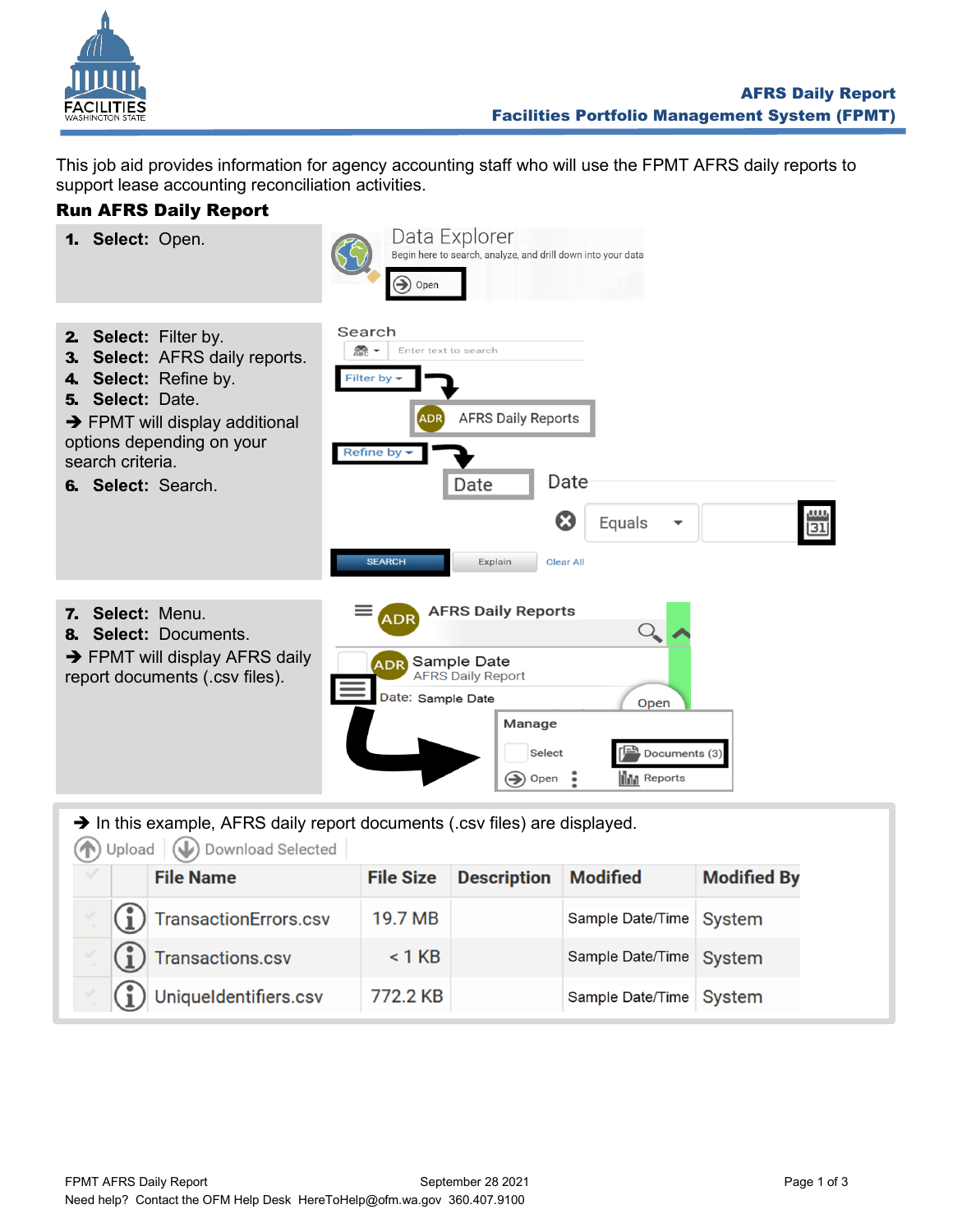

## Review Report Documents (.csv Files)

The AFRS daily report includes three separate documents (.csv files).

| Document (.csv file)  | <b>Additional Information</b>                                                                                                                |  |  |  |  |
|-----------------------|----------------------------------------------------------------------------------------------------------------------------------------------|--|--|--|--|
|                       | (AFRS daily report data is created nightly Monday through Friday at 6:30pm PST)                                                              |  |  |  |  |
| TransactionErrors.csv | Use this to review a list of transactions that have errors.                                                                                  |  |  |  |  |
| Transactions.csv      | Use this to review a list of transactions that are reportable for current day or<br>have been corrected from the list of transaction errors. |  |  |  |  |
| UniqueIdentifiers.csv | This file is used by the system to load unique identifiers in AFRS and HRMS.                                                                 |  |  |  |  |

## Review Report Results - Transaction Errors.csv

The transaction error document includes a list of data errors for your review.

- ✓ Transaction errors will be included in subsequent daily reports until the data has been corrected in FPMT.
- 1. **Select:** Menu.
- 2. **Select:** Documents.
- **→ FPMT will display AFRS daily** report documents.

**→ AFRS daily report data is** created nightly Monday through Friday at 6:30pm PST.

- **AFRS Daily Reports ADR** Sample Date **AFRS Daily Report** Date: Sample Date Open Manage Select Documents (3) **III** Reports Open  $\left( \bigrightarrow \right)$
- 3. **Select:** Checkbox for transaction errors file.
- 4. **Select:** Download selected. **→ FPMT uses standard options**

to download the file. This might take several seconds depending on the size of the file.

|                                 | <b>Documents</b>        |                  |                    |                  |                    |  |  |  |  |
|---------------------------------|-------------------------|------------------|--------------------|------------------|--------------------|--|--|--|--|
| Download Selected<br>(1) Upload |                         |                  |                    |                  |                    |  |  |  |  |
|                                 | <b>File Name</b>        | <b>File Size</b> | <b>Description</b> | <b>Modified</b>  | <b>Modified By</b> |  |  |  |  |
|                                 | TransactionErrors.csv   | 19.7 MB          |                    | Sample Date/Time | System             |  |  |  |  |
|                                 | <b>Transactions.csv</b> | $< 1$ KB         |                    | Sample Date/Time | <b>System</b>      |  |  |  |  |
|                                 | Uniqueldentifiers.csv   | 772.2 KB         |                    | Sample Date/Time | <b>System</b>      |  |  |  |  |

→ In this example, the transaction errors.csv file is displayed in an excel spreadsheet.

 $\Gamma$  Sample Date

|                | A                    | B                                  |                 | D             |                                                   |                         | G      | H         |                       |                                   | K                  |
|----------------|----------------------|------------------------------------|-----------------|---------------|---------------------------------------------------|-------------------------|--------|-----------|-----------------------|-----------------------------------|--------------------|
|                | Event<br><b>Type</b> | <b>Agreement ID Amount</b>         |                 | <b>Agency</b> | <b>FPMT</b><br><b>Unique</b><br><b>Identifier</b> | Master_Index Asset_Type |        | VendorNum | <b>Vendor Num Sfx</b> | <b>Month of</b><br><b>Service</b> | <b>Invoice Num</b> |
| $\overline{2}$ | sample               | sample                             | sample          | sample        | sample                                            | sample                  | sample | sample    | sample                | sample                            | sample             |
|                | sample               | sample                             | sample          | sample        | sample                                            | sample                  | sample | sample    | sample                | sample                            | sample             |
|                | sample               | sample                             | sample          | sample sample |                                                   | sample                  | sample | sample    | sample                | sample                            |                    |
|                | sample               | sample<br><b>TransactionErrors</b> | sample<br>$(+)$ | sample sample |                                                   | sample                  | sample | sample    | sample                | sample                            | sa                 |